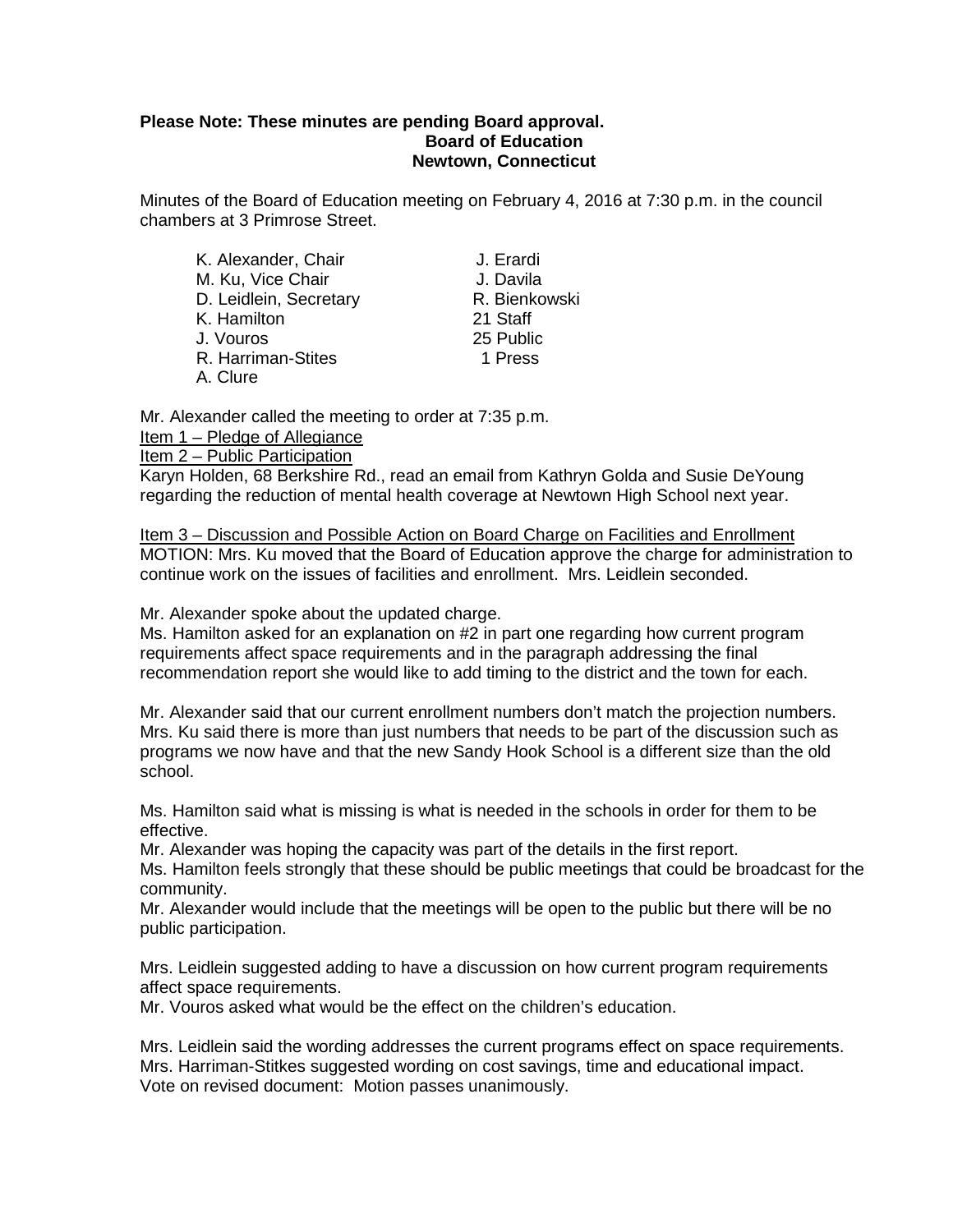Board of Education **Figure 1, 2016 February 4, 2016 February 4**, 2016

Item 4 – Discussion and Possible Action on 2016-2017 Budget MOTION: Mrs. Ku moved that the Board of Education adopt the Superintendent's recommended budget for a total of \$74,361,623. Mrs. Leidlein seconded.

Dr. Erardi provided requested information from the Board regarding the Newtown Early Learning Center, the pre-school program, the Chinese course, high school administrator information, technology grant information, unified arts staffing, prioritized staff information and project adventure.

Regarding the reduction of the 1.0 substance abuse counselor, new legislation will direct schools to do something different pertaining to drugs. Also, in light of what we believe are trending times in high schools, we want to relook at that position with possible funding through a grant or unencumbered funding source. We are holding this position for now. Regarding the middle school moving up ceremony the new high school auditorium will be on line. He wants to have a conversation with parents on this issue. It's \$5,600 to use the O'Neill Center. SERV grant staff information was provided.

Regarding the Board Certified Behavior Analyst, we have two that are full time in the district. Because of the need we are advertising for an additional .5 position to be shared by the four elementary schools. Our starting point tonight reflects a reduction of \$182,557 for a 3.62% increase.

Mr. Bienkowski summarized the adjustments which include fuel oil, snow plowing, the pool scoreboard as Parks and Rec may pay the total cost, coaching and advisors adjustments, technical adjustments, technology equipment due to the receipt of the grant, diesel fuel reduction, and a natural gas reduction at the new Sandy Hook School. Concern with SHS is we don't know what it will take to heat the building. Reed has a duel capability with oil and gas and at times we switch. We will know better after a year. These total a reduction of \$182,557.

MOTION: Mrs. Leidlein moved to amend the original motion as described in item #1 for fuel oil reducing the amount by \$58,800. Ms. Hamilton seconded. Motion passes unanimously.

MOTION: Mrs. Leidlein moved to reduce the total budget amount in #2 for snow plowing for Sandy Hook School by \$20,000. Ms. Hamilton seconded. Motion passes unanimously.

MOTION: Mrs. Leidlein moved to reduce the total amount in #3 for the pool scoreboard to be paid by Parks and Rec in the amount of \$14,625. Ms. Hamilton seconded.

Dr. Erardi has not spoken directly to Parks and Rec but we have been led to believe they are in a position to pay the total cost.

Ms. Hamilton and Mr. Clure thanked them for picking up this cost for us. Motion passes unanimously.

MOTION: Mrs. Leidlein moved to increase the total budget amount in #4 for coaching and advisors adjustments by \$10,300. Mrs. Ku seconded. Motion passes unanimously.

MOTION: Mrs. Leidlein moved to reduce the total amount by the technical adjustments in #5 by \$32,892. Mrs. Ku seconded. Motion passes unanimously.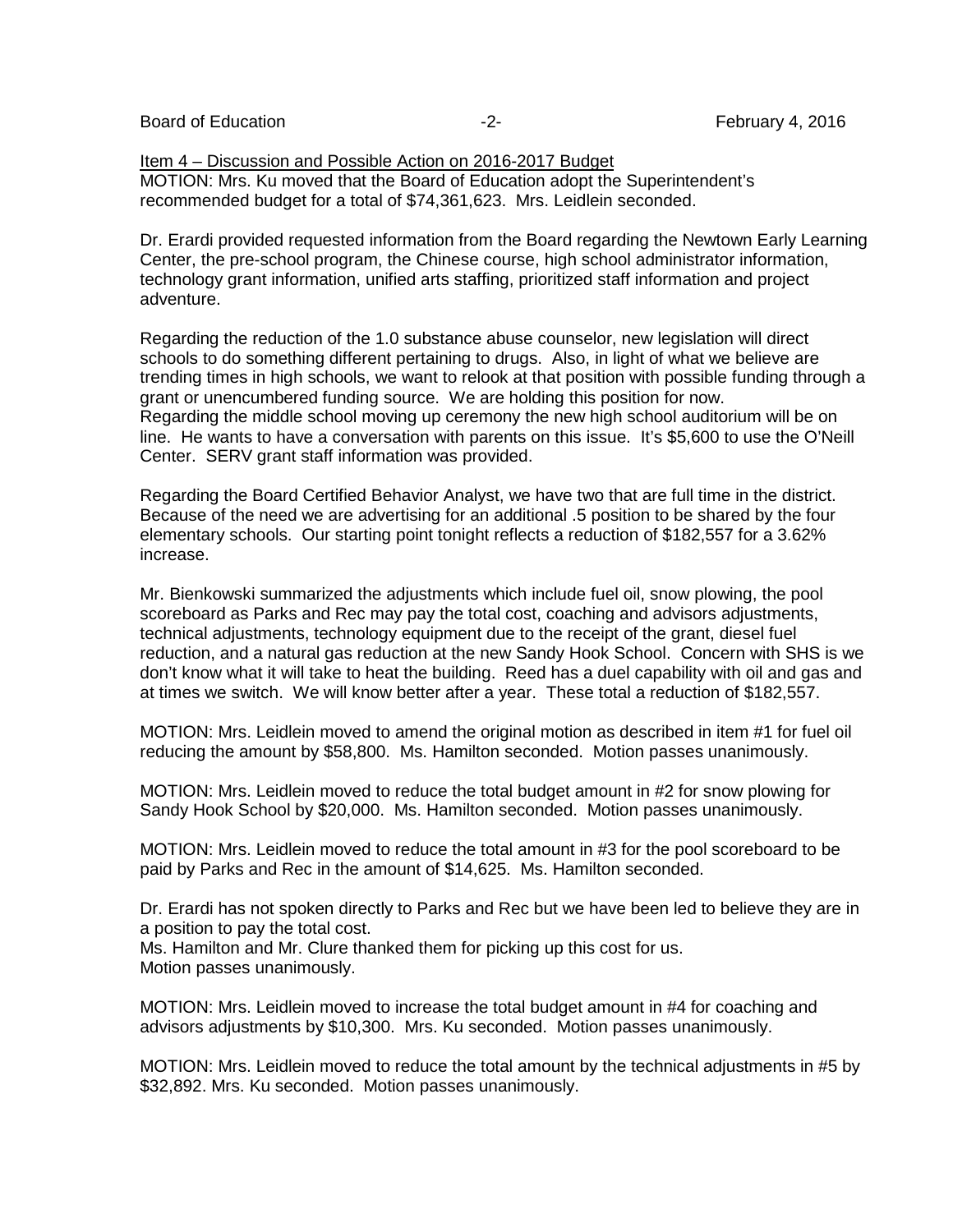Board of Education **-3-** February 4, 2016

MOTION: Mrs. Leidlein moved that the total amount in #6 be reduced by \$50,000 for technology equipment adjustments based on a grant receipt. Mrs. Ku seconded.

Ms. Hamilton said this allocation was approved by the Board for the \$103,000 grant to replace obsolete inventory and increase internet bandwidth.

Mrs. Amodeo said the intent of the grant was to help reach six year obsolescence. We didn't have enough and this grant would tide us over. As we went into the year we couldn't hold off on some equipment purchases. We used funds to buy desktops and laptops. We would like to take a portion to use for purchases this year and the reminder next year. Vote: 5 ayes, 2 nays (Mr. Vouros, Mr. Clure) Motion passes.

MOTION: Mrs. Leidlein moved to reduce the budget by \$10,540 per #7 diesel fuel \$2.25 to \$2.15 per gallon. Mrs. Ku seconded. Motion passes unanimously.

MOTION: Mrs. Leidlein moved to reduce the total budget amount by \$6,000 per #8 for natural gas for Sandy Hook School. Mrs. Ku seconded.

Mr. Faiella said the amount we will use is an unknown with the new school. It should be fuel efficient but we wanted to have enough to cover it. Motion passes unanimously.

Mrs. Ku asked what type of things came out of the middle school budget requests. The .2 math and the dean of students were removed.

Mr. Einhorn said the students the .2 math teacher was for will now receive help from the academic resource center. The teacher there is in a grant funded position to provide support for students struggling academically during the school day. It has been successful this year so we hope it continues. These are regular ed students and some have 504s but no IEPs.

Ms. Ku asked why the dean position was eliminated.

Mr. Einhorn said that position would help the principal and assistant principal help with teacher evaluations, low level discipline and the day to day business of running the school. Our aspiring administrators have been helping this year.

Mr. Clure commented on project adventure moving to PE with an increase. Mr. Bienkowski said these were always identified separately. We took the salary for the project adventure teacher and moved that up to the PE program. There was also a reassignment of one teacher..

Mr. Clure asked what we were saving.

Dr. Erardi said the present instructor is a veteran teacher. With a reduction of one FTE we will have a fairly new teacher with a lesser salary and expect to save \$56,569. The administration is committed to bringing this program to the high school as it is an enormous piece to social emotional learning there.

Mr. Alexander asked about the middle school moving up ceremony.

Dr. Erardi said the thought was having it at the high school but there needs to be a conversation with staff and then back to the Board. There would be a potential savings of \$3,500. Mr. Clure asked about the middle school baseball and softball coaches.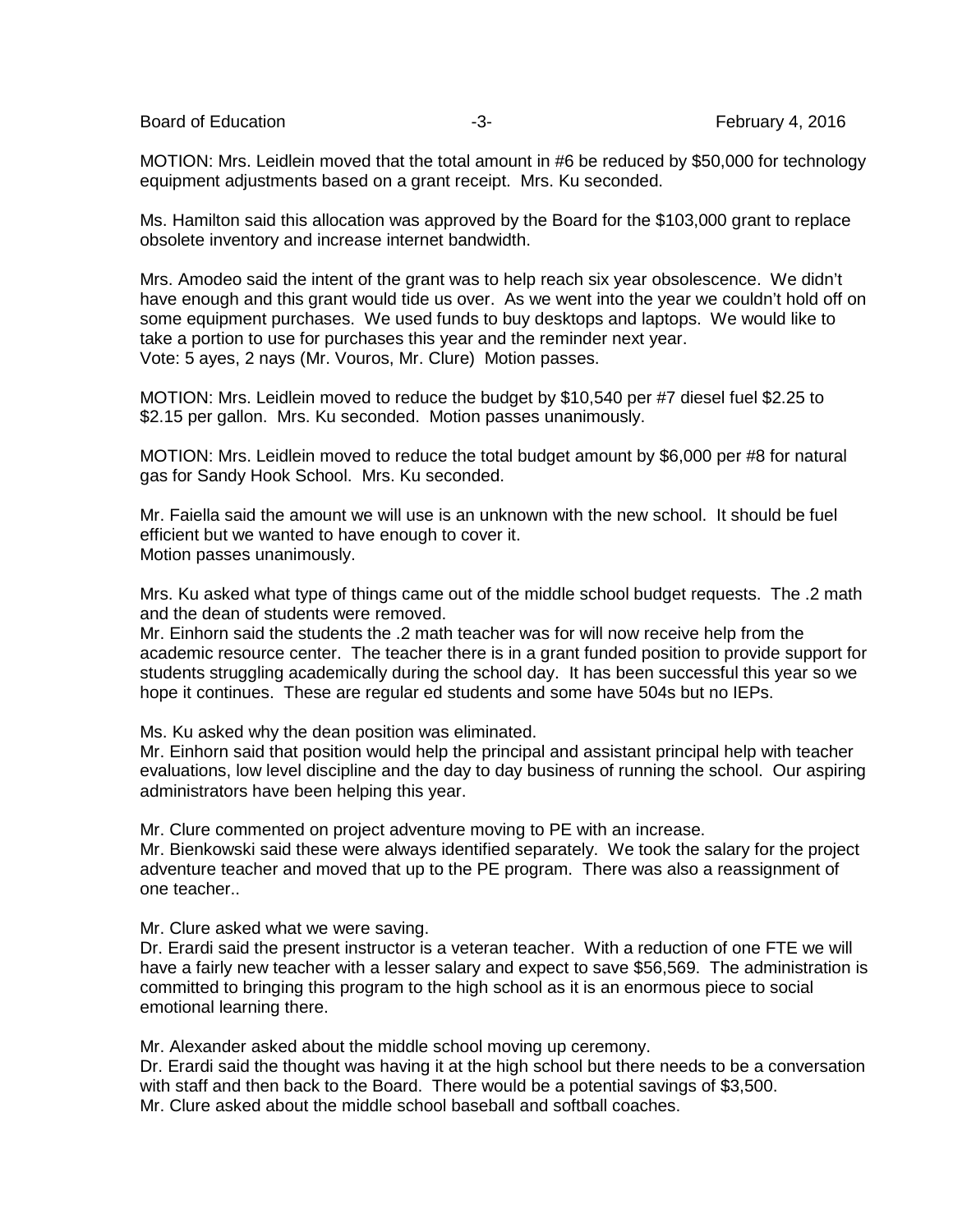Board of Education **Francisco Community -4-** February 4, 2016

Mr. Einhorn said we are requesting an additional assistant coach to ensure safety in supervising students.

MOTION: Mr. Clure moved to add an assistant baseball and softball coach for the middle school to the 2016-2017 budget for \$4,548. Mrs. Harriman-Stites seconded.

Mr. Einhorn said we normally have one coach.

Mr. Ross stated that there are usually 15 to 18 students per team for a total of approximately 30 students.

Vote: 2 ayes, 5 nays (Mr. Alexander, Mrs. Ku, Mrs. Leidlein, Ms. Hamilton, Mrs. Harriman-Stites) Motion fails.

Mrs. Harriman-Stites questioned SERV staffing and the reduction of 2.6 paraprofessionals at Sandy Hook School.

Dr. Gombos said they were here since January of 2013 to help in kindergarten because at Chalk Hill there are no bathrooms in their rooms and they have to use the stairs. She if fine with two full time in kindergarten next year.

Mrs. Harriman-Stites also questioned the transition coordinator for fourth grade. Mrs. Uberti said the .29 transition coordinator has been providing academic support to those from Sandy Hook School.

Dr. Erardi feels confident the fourth graders will be prepared for fifth grade next year.

Mrs. Harriman-Stites asked about the Clifford Beers clinicians for students and staff and was concerned about the reduction to .5 for next year.

Dr. Gombos said Clifford Beers pursued two grants to fund the other half.

Mrs. Harriman-Stites was in favor of restoring that to a full time position.

Dr. Erardi said we are confident after hearing from Clifford Beers that our .5 and their .5 will be in place next year.

Mrs. Harriman-Stites asked about the psychologist at Reed.

Mrs. Uberti said their net loss in support staff is one school counselor. She only had one social worker for part of this year but feels they have adequate support staff. Losing one psychologist still provides enough coverage.

MOTION: Mrs. Harriman-Stites moved to increase the budget to include two full time clinicians funded by Newtown Youth and Family Services.

Mrs. Leidlein said she is uncertain we will receive funding for this. It's difficult adding \$113,000 to the budget.

Ms. Hamilton feels we should wait to get more information from Newtown Youth and Family Services.

Dr. Erardi said there will be a reduction of services from year three to year four. This gives the Board time to act appropriately as the grant won't come in until March. If you feel strongly that this is an important piece to recovery it will go forward either way.

Vote: 3 ayes, 4 nays (Mr. Alexander, Mrs. Ku, Ms. Hamilton, Mr. Vouros) Motion fails. Ms. Hamilton spoke about the Chinese program at the high school which has very low enrollment and is not a good use of our dollars. That program could be added as an after school program taken at other locations. There is also an online program in Middlebury.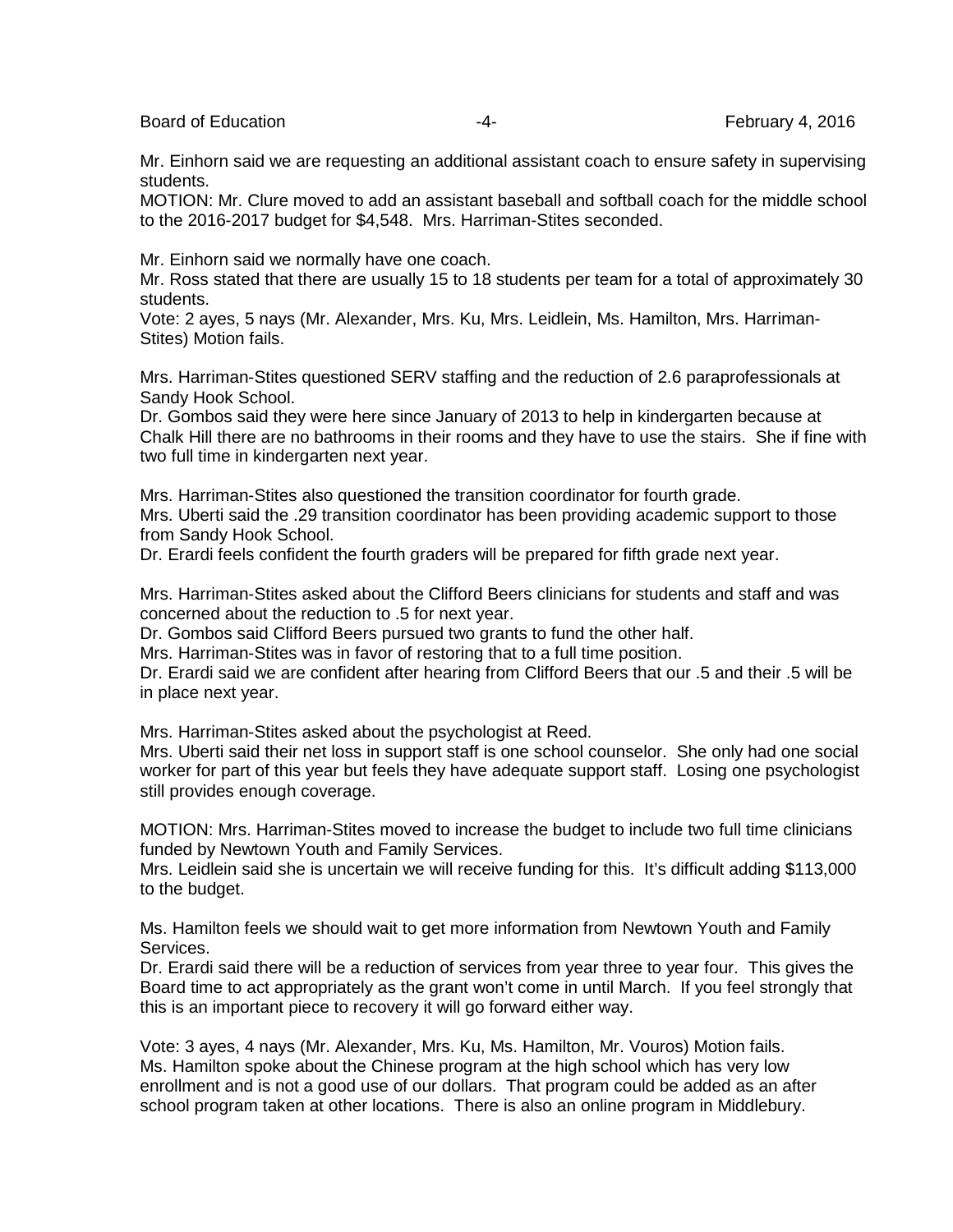Board of Education **Franchise Community** 1.2016 **February 4, 2016** 

Dr. Rodrigue said Mandarin is a challenging course. This year we expanded the teacher to the TAP program for those who need a language. We are also looking into more funding by our sister school and Hanban. Our students thinks it's worthy. Online programs are difficult because the conversational piece is important. It isn't consistent with teachers so that has to do with a drop in enrollment. We usually get a new teacher every one or two years.

Ms. Hamilton also has the same issue with the yearbook class which should be a club. We need to look at classes we are offering that are still relevant. Teaching typing when children are learning to type in the elementary schools is a waste of our resources.

Mr. Clure asked if there were other ways to get revenue besides parking permits and pay to play fees.

Ms. Hamilton asked how many parking spaces were at the high school.

Mr. Pompano said there were roughly 400 spaces and the parking permit is \$85.

Ms. Hamilton asked to see all the revenues that come into the high school and where they go on a spreadsheet.

Mr. Bienkowski said the snack shack is run by the Booster Club.

Dr. Rodrigue said that was given over to culinary.

Mr. Bienkowski said all those revenues are related to student activity accounts and they are audited. The audit report doesn't break it down. The high school has more than 100 student activities.

Mrs. Davila spoke about the typing course at the high school. There is a different level of complexity in courses at the high school compared to the lower grades. She suggested that the Curriculum & Instruction Committee possibly review this course.

Ms. Harriman-Stites asked about the \$20,000 going to the town for parking fees.

Mr. Bienkowski said the parking has been fixes at \$20,000 for a number of years. It goes into the general fund and is applied to the Board of Education revenue account. There are also significant contributions by the town to the Board of Education. They plow our parking lots and maintain our athletic fields. The town contributes a lot more to our operation without asking for those funds.

Ms. Hamilton said the town helps with the fields and parking lots and provides money needed to put on new additions paying for the debt service. It's not fair to talk about giving money to the town.

Ms. Hamilton-Stites agreed with not being divisive and asked why this amount is just a Board of Education contribution and will be the same amount each year. If we reduce pay to play does the amount we give stay the same?

Dr. Erardi said he and the First Selectman agreed to collaboratively bring the same information to the Board of Selectman and Board of Education in the next couple of weeks.

Ms. Harriman-Stites asked about behavioral challenges in Kindergarten at Middle Gate School. Mr. Geissler said there are also challenges in the other grade levels. Having a .5 BCBT will be helpful providing training for staff also. We need the training in place and work with the new director of pupil services.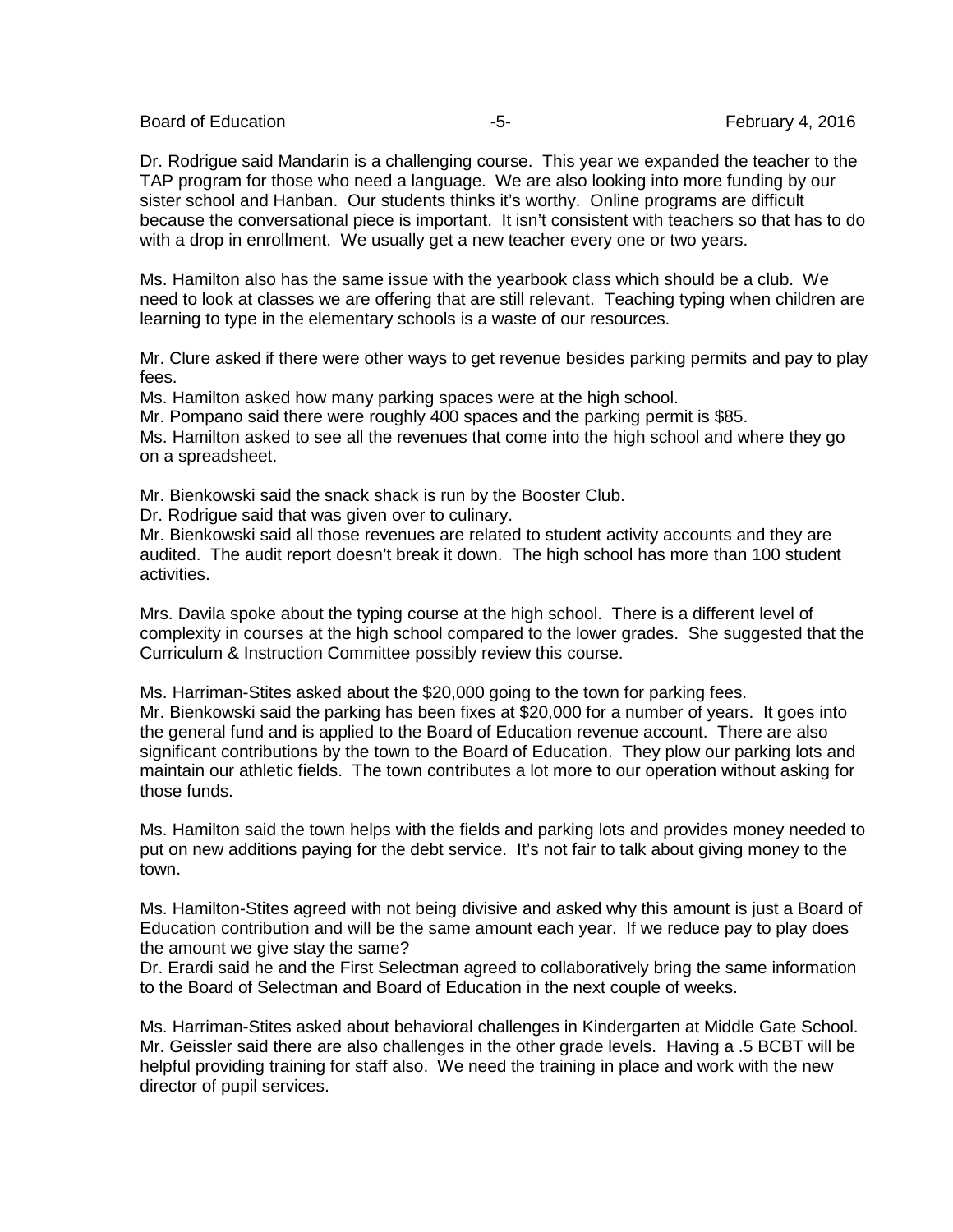Board of Education **Franchise Community** Controller February 4, 2016

MOTION: Mrs. Harriman-Stites moved to add a .5 BCBA to the budget. Mrs. Ku seconded. Dr. Erardi said we have no candidates for this position. This is a new position evolving in our district. The hope was to get mid-year graduates to apply. He is not opposed to adding this .5 position.

Ms. Hamilton prefers to take a small step with this putting this .5 position in the budget. Vote: 4 ayes, 3 nays (Mr. Alexander, Ms. Hamilton, Mr. Clure) Motion passes.

Mr. Clure asked about the PE functions in the elementary schools and how their teaching time is decided.

Dr. Erardi said their placement is decided around the number of periods per day. We have people who travel between schools for art and music also.

Ms. Hamilton asked for clarification of the lead teacher and assistant principal at Sandy Hook School.

Mr. Bienkowski said Sandy Hook School originally had a lead teacher which was changed to an assistant principal when enrollment was high. The assistant principal was hired in May 2013. The SERV grant initially paid for the differential between the lead teacher and assistant principal. There was an error on the organizational chart for the grants. We will adjust that going forward showing the assistant principal in the principal's line. There is no change in dollars.

Ms. Hamilton asked why we have an assistant principal instead of a lead teacher with the lower enrollment.

Dr. Erardi said he would support the realignment in two or three years because of post tragedy. It's a different skill set in that school.

Ms. Hamilton said our biggest cost is staffing. We increased 14 positions in the special ed area. We are currently at 708 positions.

Dr. Erardi said the add-ons are nearly all non-certified positions by the PPT process. We made significant reductions in paraprofessionals but the need has come back as was in the 2014- 2015 year. This is happening throughout the state. We are budgeting for what we know.

Ms. Hamilton spoke about the out of district tuition costs over \$400,000 and would like a better understanding of these issues.

Dr. Erardi hopes the new director will look at what we can do to keep students in the district.

Mr. Vouros asked for the average out placement cost.

Dr. Erardi said \$100,000. We are good for the first \$75,000.

Mr. Clure asked about reducing the pay to play costs.

MOTION: Mr. Clure moved to reduce the pay to play amounts by half. Mrs. Ku seconded. Mr. Alexander said if we reduce the prices we will take in half of the \$157,000 in our budget but it won't change our overall costs. This is cutting a revenue stream.

Mr. Bienkowski said we have to adjust the amount paid to the town which will be \$77,450. Mr. Clure was concerned that student won't be able to participate.

Mrs. Ku would not recommend cutting the amount to the town but we could consider it.

Dr. Rodrigue said they get four or five students per season per sport through a guidance counselor or social worker.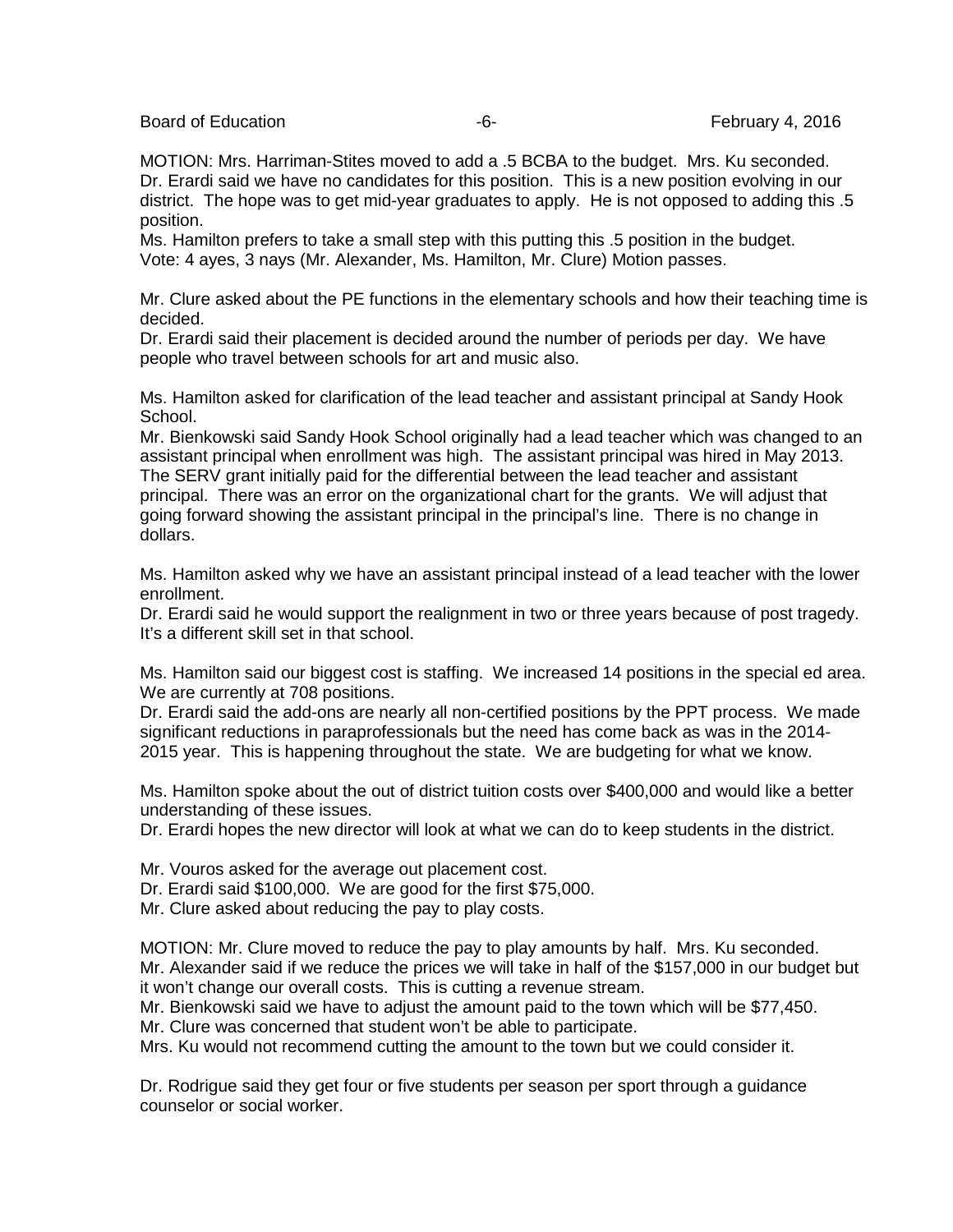Board of Education **Example 2016** -7- February 7, 2016

Mr. Bienkowski said this is the first year we are reducing the amount we are paying. Ms. Hamilton said almost every high school has this to help defray costs of the sports program. She would not want to add more expenses to our budget.

Vote: 1 aye, 6 nays (Mr. Alexander, Mrs. Ku, Mrs. Leidlein, Ms. Hamilton, Mrs. Harriman-Stites, Mr. Vouros) Motion fails.

MOTION: Mrs. Ku moved to amend the original motion to adopt the Superintendent's recommended budget for a total of \$74,215,066. Mrs. Leidlein seconded.

Ms. Hamilton said this is a large increase over last year's budget and it affects the taxpayers and increases our per pupil spending to \$18,000 per student. We will have to pay a higher amount before the state helps us out with costs. Most costs are in staff and benefits. We have to be smart on how we use our facilities and be as efficient as possible. She looks at sharing personnel between schools because there isn't enough work for them in one school. We are not being efficient in using our space. It's better to have fewer facilities. She will vote no on the bottom line.

Mrs. Leidlein said that looking at the budget as a whole and the history of areas over time special ed has doubled over the last 10 years. This is a nationwide problem. Certain costs are out of our control.

Mr. Vouros said we need to understand that this budget has efficiency in it with tremendous education gains with efficiency of staff. He is grateful and, on behalf of the children, thanked them all.

Mr. Alexander thanked the new Board members. CABE recommends putting away our tools after this budget and getting on with our work. We need to get behind this budget. Vote: 6 ayes, 1 nay (Ms. Hamilton) Motion passes.

MOTION: Mrs. Leidlein moved that the Board of Education direct the business office to prepare the final budget and authorize the Director of Business to make any technical or arithmetical changes necessary. Mrs. Ku seconded. Motion passes unanimously.

#### Item 5 – Public Participation

Laura Terry, 64 Robin Hill Road, was in favor of the moving up ceremony being held in town, is not a fan of parking fees, the keyboarding course is important, and shared services may save money. The town collects a lot of money for mowing. We are turning \$150,000 to the town and we don't generate money.

MOTION: Mrs. Leidlein moved to adjourn. Mrs. Ku seconded. Motion passes unanimously. Item 6 – Adjournment

 $\frac{1}{2}$  ,  $\frac{1}{2}$  ,  $\frac{1}{2}$  ,  $\frac{1}{2}$  ,  $\frac{1}{2}$  ,  $\frac{1}{2}$  ,  $\frac{1}{2}$  ,  $\frac{1}{2}$  ,  $\frac{1}{2}$  ,  $\frac{1}{2}$  ,  $\frac{1}{2}$  ,  $\frac{1}{2}$  ,  $\frac{1}{2}$  ,  $\frac{1}{2}$  ,  $\frac{1}{2}$  ,  $\frac{1}{2}$  ,  $\frac{1}{2}$  ,  $\frac{1}{2}$  ,  $\frac{1$ 

The meeting adjourned at 11:32 p.m.

Respectfully submitted:

 Debbie Leidlein **Secretary**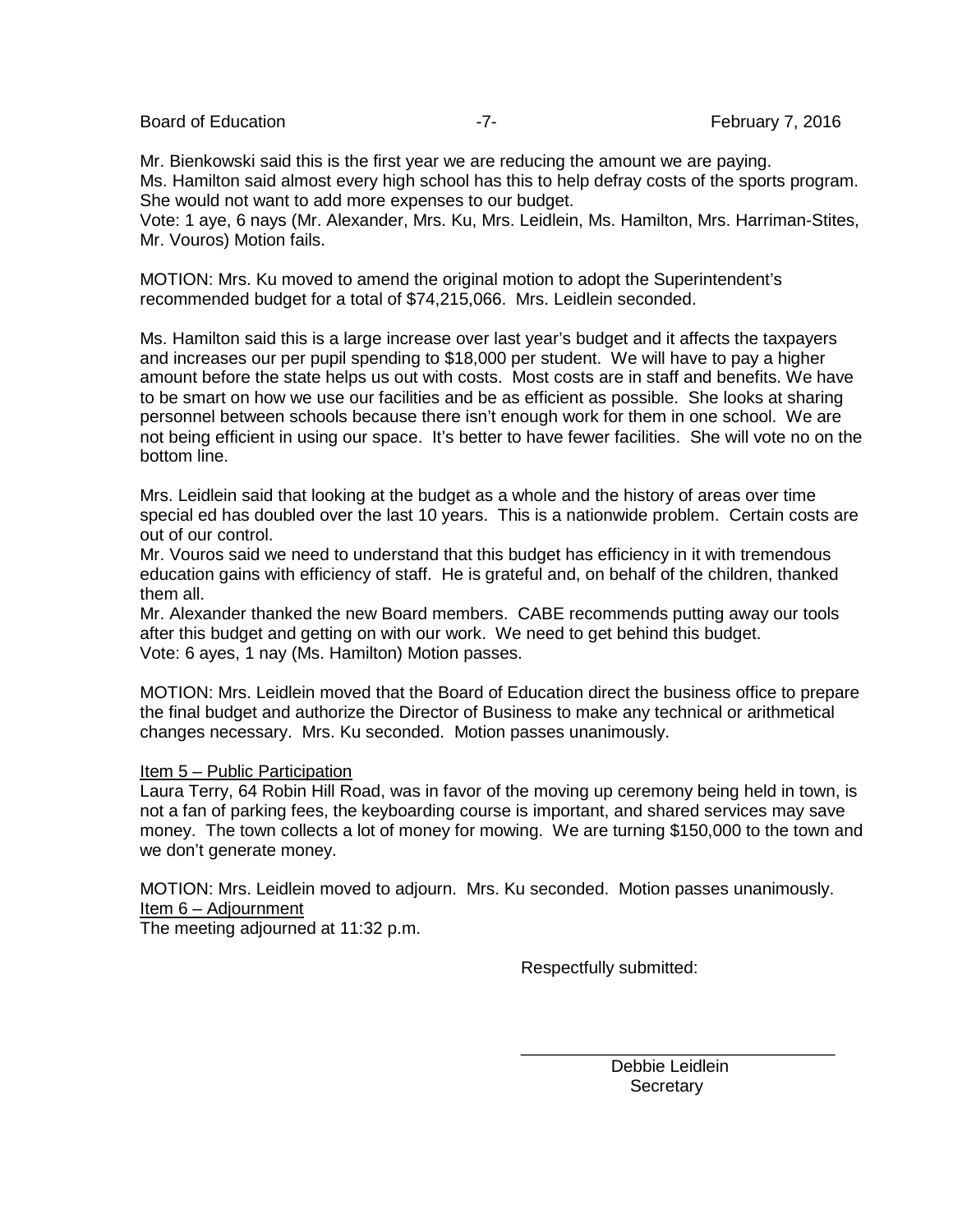**Board of Education District Facilities Committee** January 2016

The Board of Education Charges the Superintendent to create a District Facilities Committee to research the use of School Facilities in light of Projected Enrollment Changes in Newtown.

The Board of Education asks the District Facilities Committee to produce a report back to the Board of Education by July 1, 2016. The report should include the following items:

- 1. Details from 2015 District Facilities study
- 2. Discussion of why numbers from peak enrollment are not comparable to numbers now (full day kindergarten, SHS has fewer classrooms, RW libraries, computerized testing)
- 3. Next steps regarding potential future usage by BOE for existing school facilities/spaces made available due to declining enrollment.

Additionally, the report should include a final recommendation and analysis regarding the following facility configurations including an outline of the cost/savings to district and the town for each:

- 1. No change in number of Facilities used by the District from the 2016-2017 school year to the end of the Enrollment Study.
- 2. Return of the Middle School Facility to the Town at some point after the end of the 2016-2017 school year
- 3. Return of an Elementary School Facility to the Town at some point after the end of the 2016-2017 school year

The District Facilities Committee will be facilitated by the Superintendent and should include members of the district staff (chosen by the Superintendent), up to three representatives from the Board of Education (assigned by the BOE Chair), and three representatives from the community (appointed by BOE Chair and Superintendent).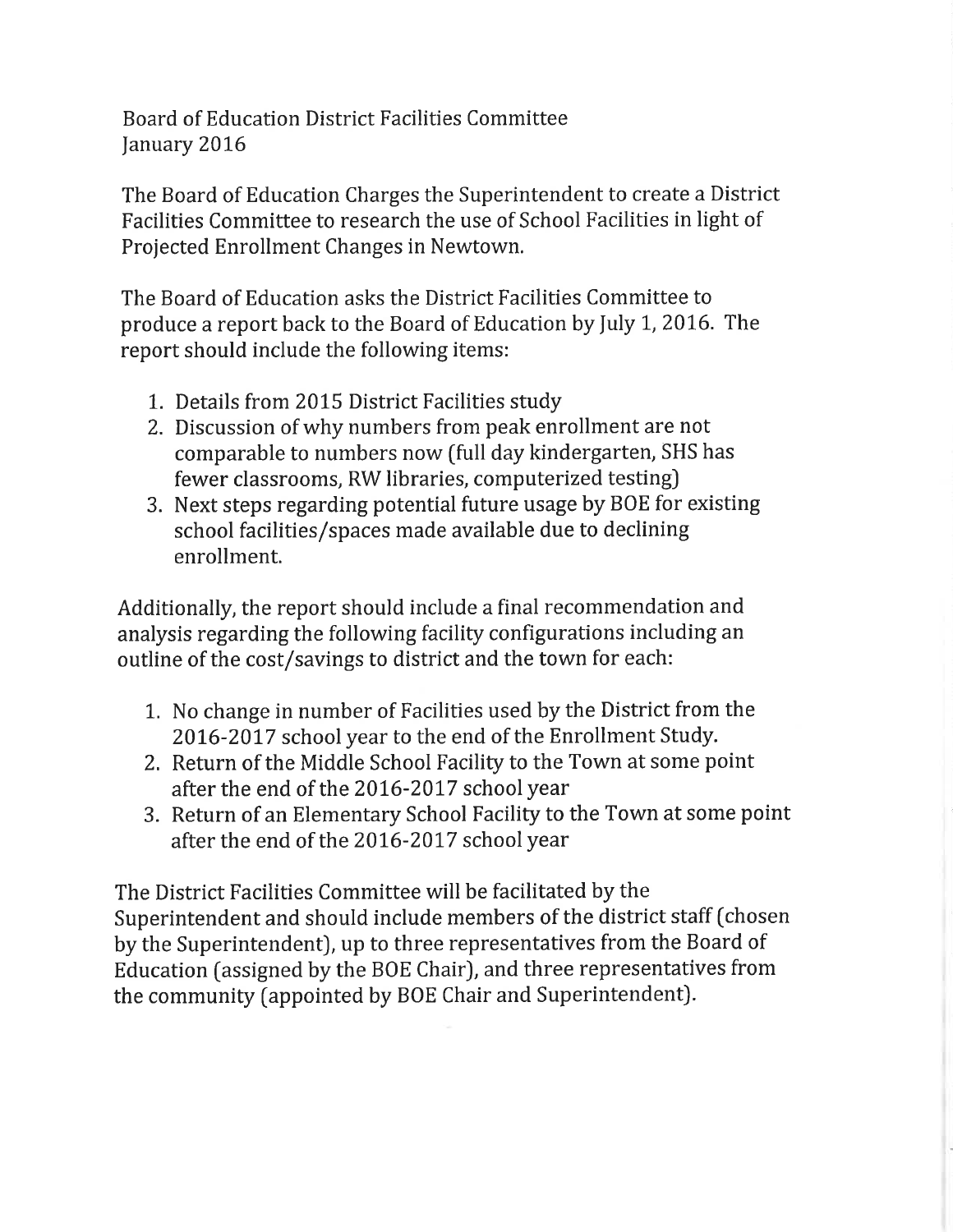## **Newtown Early Learning Center**

Projected balance to the end of this year will be approximately \$24,000.

## **Revenue from Pre School**

Budgeted revenue offsetting Special Education Teacher is \$36,000.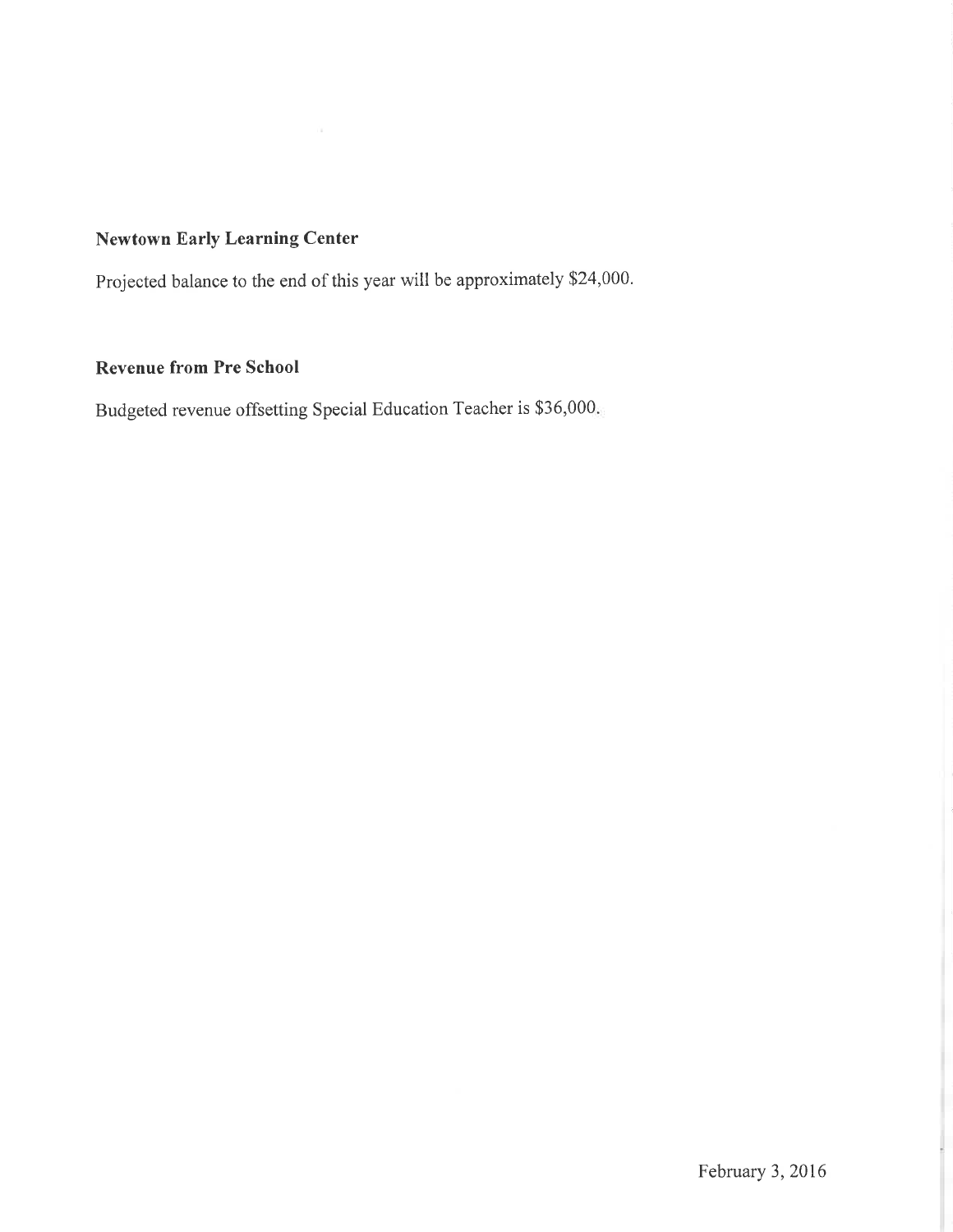## **Chinese Teacher**

# Schedule-2016-2017

| (1) Section of Chinese Language and Cultural Topics | 9th Grade  |
|-----------------------------------------------------|------------|
| (1) Section of Chinese Language and Cultural Topics | <b>TAP</b> |
| (1) Section of Chinese Language II                  | 10th Grade |
| (1) Section of Chinese Language III                 | 11th Grade |
| (1) Section of Chinese Language IV/AP               | 12th Grade |

 $\mathcal{A}$ 

# **Salary-Bachelor Step 2**

 $$48,066.00$ 

 $\sim$ 

\$13,000.00 Paid by Hanban

\$35,066.00 Paid by Newtown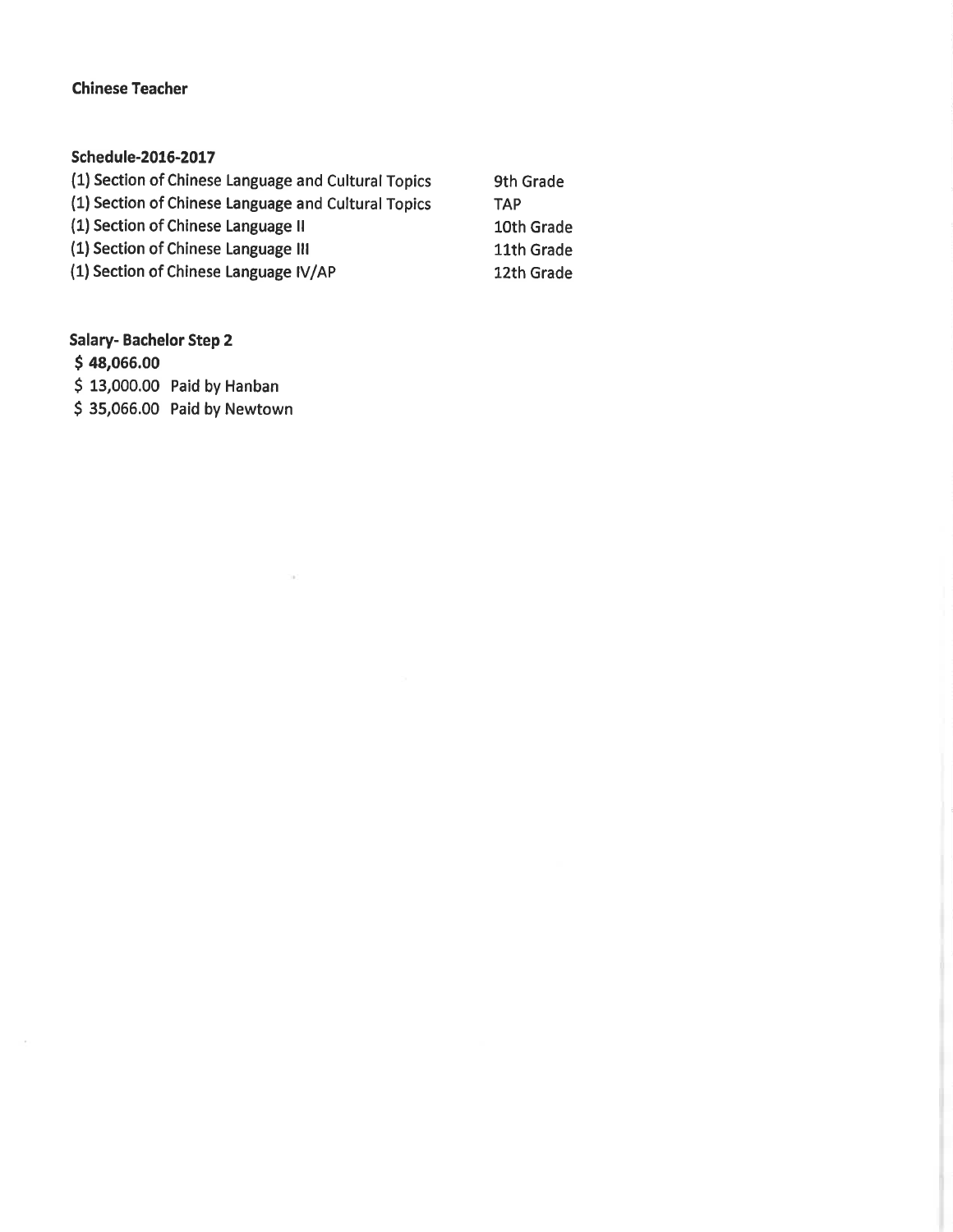#### Newtown High School 2015-2016

#### Principal, Lorrie Rodrigue

#### Director of School Counseling **Standardized Testing** Program of Studies **Freshmen Orientation Counselor Evaluation & Goals** Behavior follow-up College Fair

**Financial Aid Night** Graduation Scholarship **Student Awards Night** Alumni 8<sup>th</sup> Grade Orientation

#### Department Chairs

**Curriculum Development Field Trips Budget/Supplies Graduation Standards** Program Evaluation **Substitutes Assessment of Student Progress** Technology/21<sup>st</sup> Century Skills 8<sup>th</sup> Grade Orientation **Department Scheduling Student Awards Teacher Evaluations/Goals** 

## Athletic Director

Interscholastic Programs Coaches Supervision/Training **Coaching Evaluations Athletic Trainer League Scheduling** Supervision of Home Contests/Practices **Officials/ Game Event Security** Transportation **Scholastic Eligibility Budget Athletic Equipment/Facilities** 

# Director of Security

**Security Personnel** Parking **Building and Grounds Security Equipment** Video/Cameras **Budget Crisis/Emergency Response** Campus safety/school wide awareness promotions **Security Policies District Facilities Fire Drills/Evacuations** 

#### **Principal Lorrie Rodrigue**

Departments (Personnel) English Special Ed Library Media Career Center **Counseling Center/Pupil Services Nurses** 

### Responsibilities

**Academic Officers** Common Core Coaches/Literacy Course New Teachers/Staffing **Budget Public Relations Field Trips** Purchase orders/ Bookkeeping Safety/Emerg. Response **State Reports** CIAC Board/SWC **PTSA NEASC** 

#### **Assistant Principals**

**Grade Related Functions Behavior and Discipline** Safety/Emergency Response Security/SRO 504/PPT **Pupil Services/Interventions** SAT

#### AP Dana Manning (A-F) Departments (Personnel)

Science Math Music-Art

#### Responsibilities

**Building Utilization Graduation Standards** Interns/Substitutes/ **Student Teachers School Climate** Parent/Student Handbook

#### AP Jaime Rivera (G-M)

Departments (Personnel) World Language/ELL Alternative Programs-Flex-**Tutoring/Support Centers** 

#### Responsibilities

**Duty Assignments International Programs** Master Scheduling//Report Cards **Staff Handbook** School Security/Safety-ERT Open House/PT Conferences Pre-K Program

## AP David Roach (N-Z)

Departments (Personnel) PE **Business Ed and Tech Ed Social Studies** 

#### **Responsibilities**

Attendance/Cuts/Loss of Credits Deans Fundraising CAPT (Science) SBAC/NAEP/PISA/NWEA Club/Activities/Events/Advisors Channel 17 and Charter TV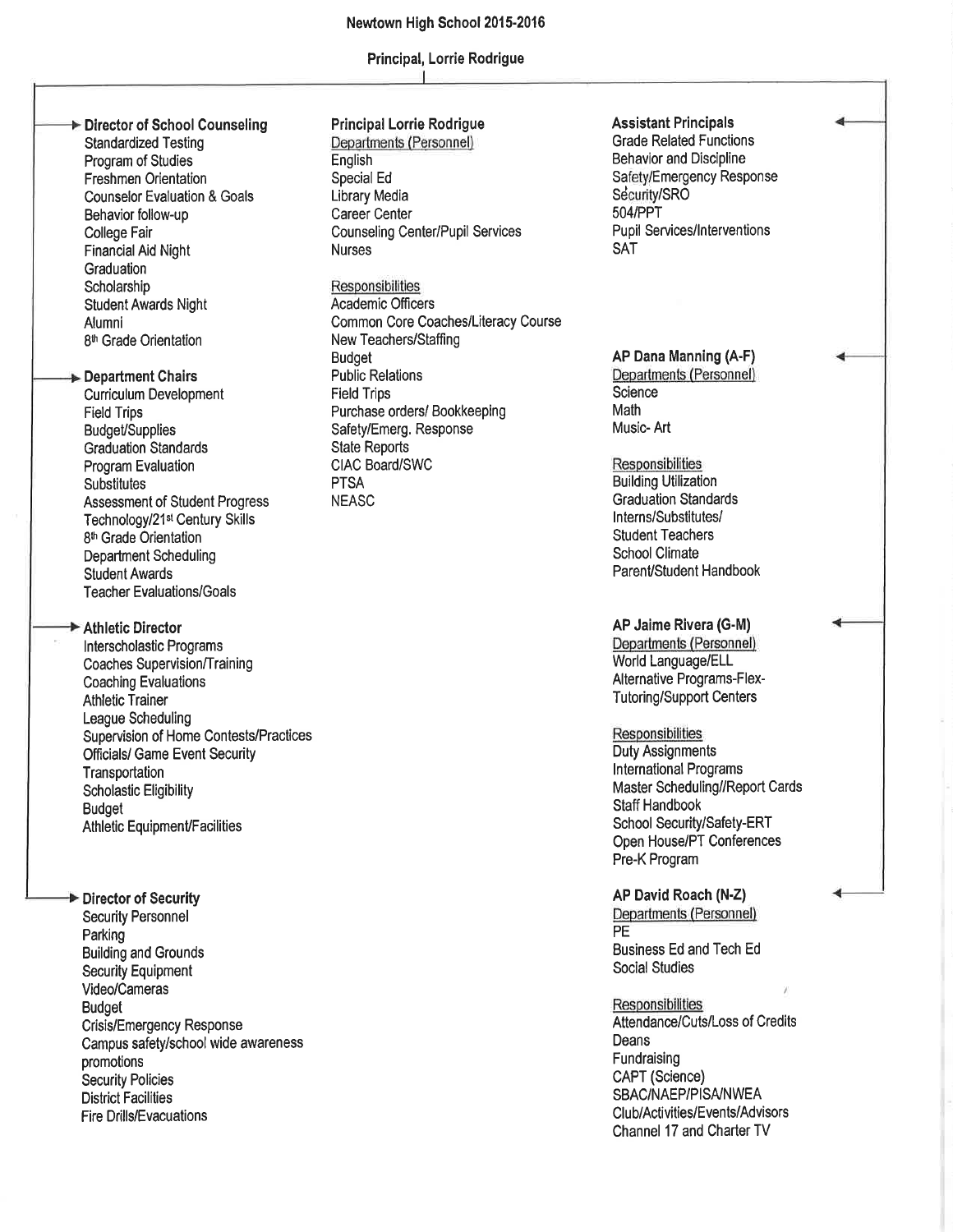February 3, 2016

## **Technology Questions**

## **Question 1:**

Please provide greater detail for the \$80,000 of new proposed spending.

### Answer:

The itemized list is on page 228 in the budget book.

## **Question 2:**

Please indicate how the technology grant \$\$ will be placed either in this year or the 16-17 budget:

## Answer from the CT State Department of Education:

- The funds will be available as soon as the awards letter is received.
- The funds need to be spent by June 30, 2016
- The funds can not be used to reimburse already expended dollars (State will verify this)
- The funds will need to be spent in the category that they are identified in the grant but the actual items can be varied. It may need to be filed as a variance.

Carm indicated if the grant funds need to be expended meeting this guidance, She does have a few items that were deferred when the funds did not come in the beginning of this school year. She would like to use some of the funds to cover those items. The remainder would be used to offset the needs for next year. She estimates that would be \$50,000

## **Sandy Hook Gas**

The new Sandy Hook School will be heated entirely by natural gas. We estimated the energy usage for Sandy Hook by using the Reed School energy profile. Reed school is heated both by natural gas and oil for a total energy cost of \$105,195. The total estimated energy cost for Sandy Hook is \$89,408. Because this is the first school in the district to be heated solely by natural gas, we needed to be cautious in our estimates for consumption despite the competitive natural gas prices. Also taken into consideration was the contemporary design of the school (2 stories, large open spaces), and the unknown nature of the new heating/cooling systems and equipment.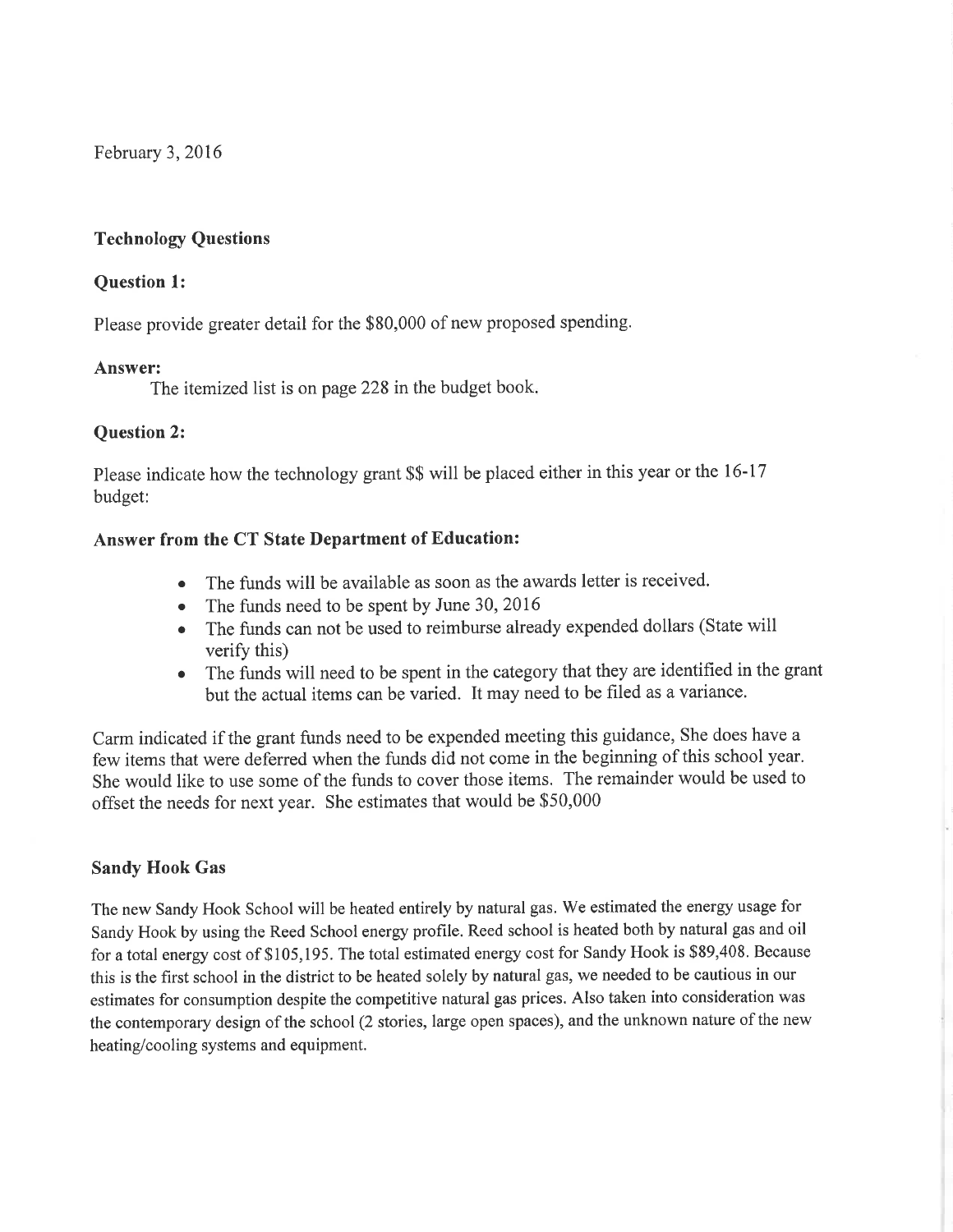| TO:   | Dr. Joe Erardi, Superintendent                                                          |
|-------|-----------------------------------------------------------------------------------------|
| FROM: | Suzanne D'Eramo, HR Coordinator                                                         |
| RE:   | <b>Unified Arts Staff by Building</b>                                                   |
| DATE: | February 3, 2016                                                                        |
| $C^*$ | Dr. David Abbey, Interim Director of HR and Jean Evans Davila, Assistant Superintendent |

As requested, below is a chart indicating our unified arts staff who teach in more than one school, and the buildings in which they teach.

In addition, the attached page indicates a roster of our entire unified arts staff, organized by building.

As always, please let me know if you are in need of any additional information.

| <b>ART</b>          | <b>SCHOOL</b> |
|---------------------|---------------|
| <b>Kim Hossler</b>  | HAW/SHS       |
| Donna Perugini      | HAW/HOM       |
| Jean Walter         | SHS/MGS       |
| <b>MUSIC</b>        |               |
| <b>Jill Marak</b>   | RIS/NHS       |
| РE                  |               |
| <b>Tony Sortino</b> | HAW/MGS       |
| <b>Matt Memoli</b>  | SHS/NMS       |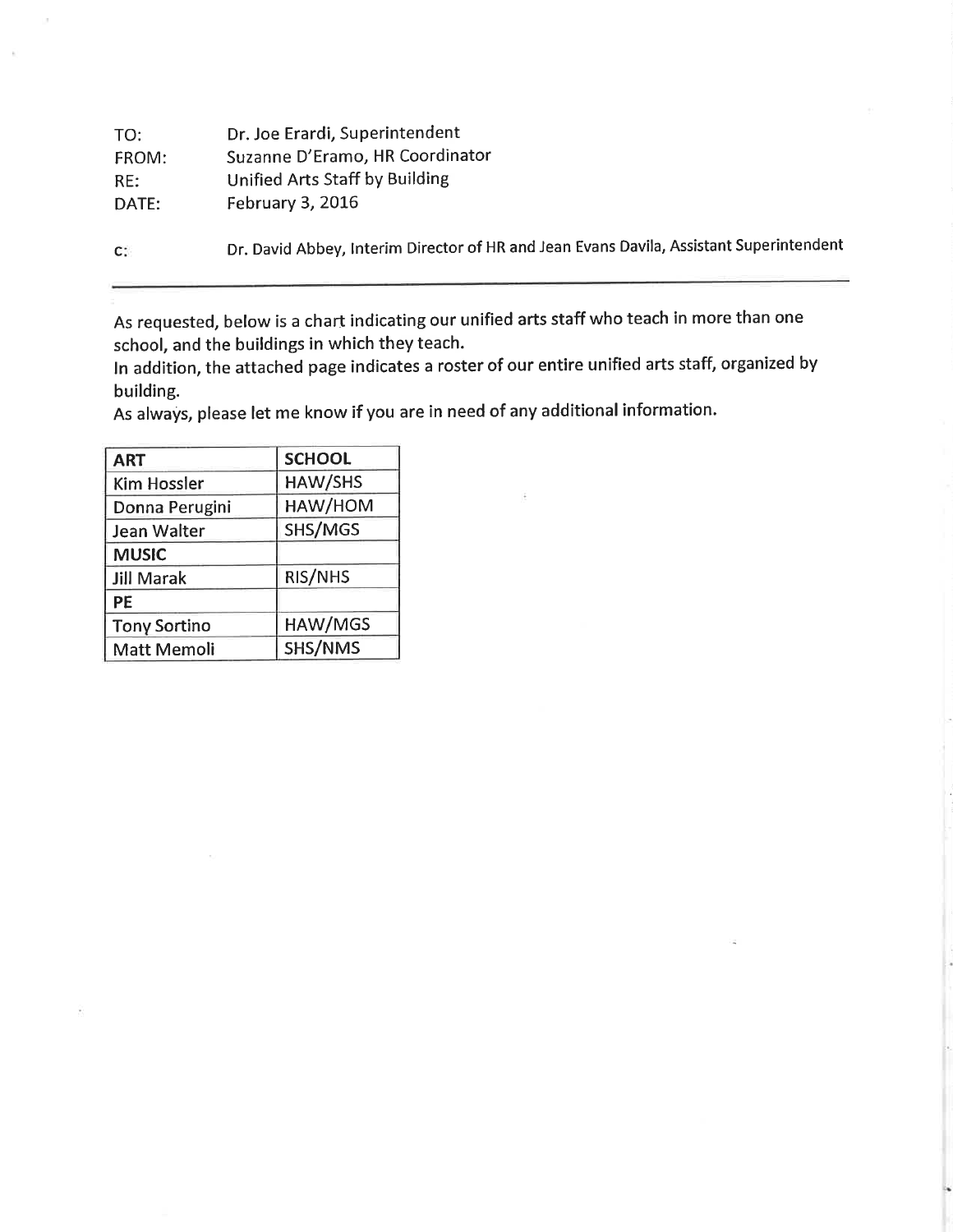# UNIFIED ARTS STAFF BY BUILDING-2015-16

| <b>HAW</b> | Art                  | lMusic                  | /PF             | Library Media |
|------------|----------------------|-------------------------|-----------------|---------------|
|            | $ K.$ Hossler $(.4)$ | $ B.$ Kowalsky $(.8)^*$ | D. Michlovitz   | S. Wasley     |
|            | D. Perugini (.3)     |                         | T. Sortino (.4) |               |

| <b>SHS</b> | Art             | <u> Music</u> | IPE            | Library Media |
|------------|-----------------|---------------|----------------|---------------|
|            | K. Hossler (.6) | IM. Kristopik | J. Lloyd       | B. Murphy     |
|            | Walter $(.2)$   |               | M. Memoli (.5) |               |

| <b>MGS</b> | Art                 | Music    | <b>IPF</b>      | Library Media |
|------------|---------------------|----------|-----------------|---------------|
|            | $ J.$ Walter $(.8)$ | T. Jones | L. Cooper       | $ S.$ Hurley  |
|            |                     |          | T. Sortino (.6) |               |

| <b>HOM</b> | <b>Art</b>            | <b>IMusic</b> | IPE                  | Library Media |
|------------|-----------------------|---------------|----------------------|---------------|
|            | $ D.$ Perugini $(.7)$ | C. Holberg    | S. Dreger            | B. Biorklund  |
|            |                       |               | $A$ . Amaru $(.2)^*$ |               |

| <b>RIS</b> | <b>Art</b>  | Music             | PE        | Library Media |
|------------|-------------|-------------------|-----------|---------------|
|            | A. Choniski | P. Beierle        | A. Blank  | P. Ledina     |
|            | M. Ginand   | $J.$ Marak $(.8)$ | B. Gattey |               |
|            |             | B. Nolte          |           |               |
|            |             | M. Smith          |           |               |
|            |             | M. Tenenbaum      |           |               |

| <b>NMS</b> | <b>Art</b> | Music      | <b>IPE</b>          | Library Media |
|------------|------------|------------|---------------------|---------------|
|            | L. Coles   | K. Hedin   | M. Fontaine         | J. Bugay      |
|            | K. Ladue   | G. Heiter  | K. Kantor           |               |
|            |            | L. lanello | J. LaRosa           |               |
|            |            | M. Mahoney | $ M.$ Memoli $(.5)$ |               |
|            |            | J. Pope    |                     |               |

| <b>NHS</b> | Art                | Music         | <b>PE/HEALTH</b> | Library Media |
|------------|--------------------|---------------|------------------|---------------|
|            | C. Cardillo-Skolas | K. Eckhardt   | M. Childs        | M. Biddle     |
|            | C. Pelligra        | C. Lee        | K. Davey         | L. Zandonella |
|            |                    | J. Marak (.2) | C. Lombardo      |               |
|            |                    | J. Matson     | L. McLean        |               |
|            |                    |               | J. O'Connell     |               |
|            |                    |               | C. Strait        |               |

\* less than 1.0 FTE-does not travel between schools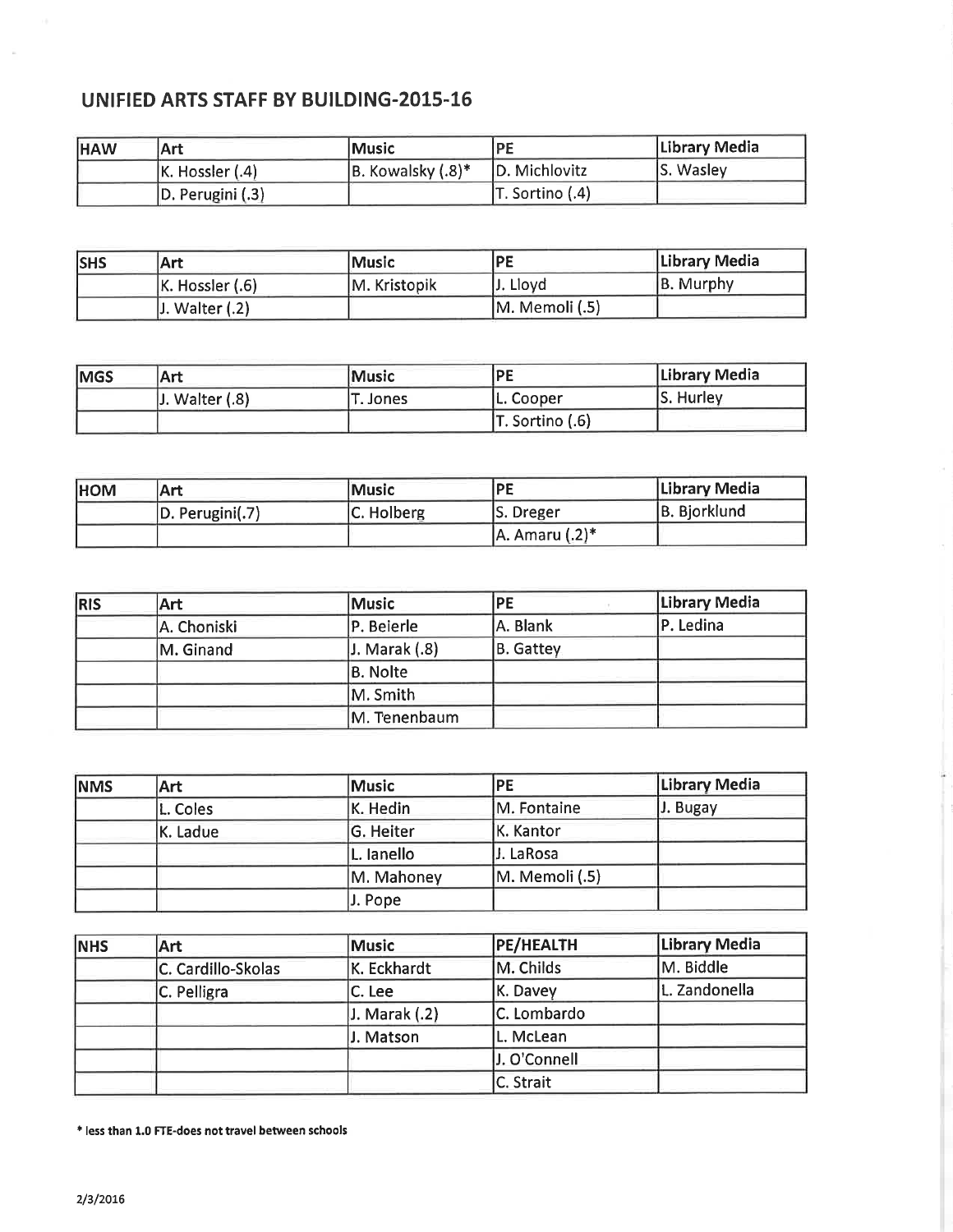## **Subject: Requested Information - Order Sequence**

This was compiled by Jean Evans Davila with input from the leadership team -Prioritization of the list on pages 303-306:

- Priority # 1: Behavioral Analyst
- Priority  $# 2: 0.2$  math teacher for NMS
- Priority # 3: Dean of Students for NMS
- Priority # 4: Early intervention reading teacher increased, Educ. Assist. for math, Educ Asst for K, Educ Asst for computer lab
- Priority # 5: 21st Century Stem curriculum for NMS
- Priority # 6: Substance abuse counselor services Pupil Services
- **Priority # 7: Additional driveway at MGS**

## Impact and rationale of integrating Project Adventure with P.E. at NMS:

The instructional rationale for the integration of Project Adventure (PA) into the Physical Education (PE) curriculum at the middle school level is based on several goals and objectives which are shared between both curricula: i.e., teamwork, collaboration, critical thinking, problem-solving, physical fitness, etc. These similarities result in an integrated PA/PE model quite typically being implemented in other school districts, as well. Also, discussions about the possible extension of the PA to the Newtown High School in the future have centered upon this integrated model for these same reasons. An added instructional benefit of the integrated model is that it provides increased flexibility during non-winter months for the scheduling of the High Ropes Course element of PA at times

when it would not be practical to be outside with the students working on this component.

A combination of fiscal responsibility and instructional integrity in providing and maintaining programs for students is another basis for the rational to integrate PA with PE at the middle school level. This plan allows the administration to be responsive to class size guidelines and concurrently preserve students' opportunity to participate in PA, a curriculum that adds greatly to students' educational experience. Without this integrated model which retains PA, one of the other four remaining rotation classes would need to be eliminated to meet class size guidelines. With this integrated model that reduces the schedule to four rotations, instructional time will be increased by five minutes per class in all rotations, including the PE class which integrates the PA curriculum. In the currently proposed, more cost-efficient, model of integrated PA/PE that would only require a four rotation schedule, students will not lose any educational opportunities to experience all five of the curricula they presently are offered. Also, it is important to note that the model maintains the paraprofessional who currently serves in PA. Certified staff in PE will be trained to implement the PA curriculum, which allows us to expand professional learning of our faculty, as well as ensuring that students who participate in the integrated model will have the same quality experience with the PA curriculum as their peers have had in previous years.

If we were to maintain PA as its own separate course as it currently exists within a five class rotation, \$56,569.00 would need to be added to the 2016-17 proposed budget for Newtown Middle School to cover salary of an instructor at the MA4 level. In the integrated PA/PE model, a teacher with seniority is maintained at the salary of \$93,113.00 while an MA4 salary position at \$56,569.00 has been reduced for the resulting cost savings.